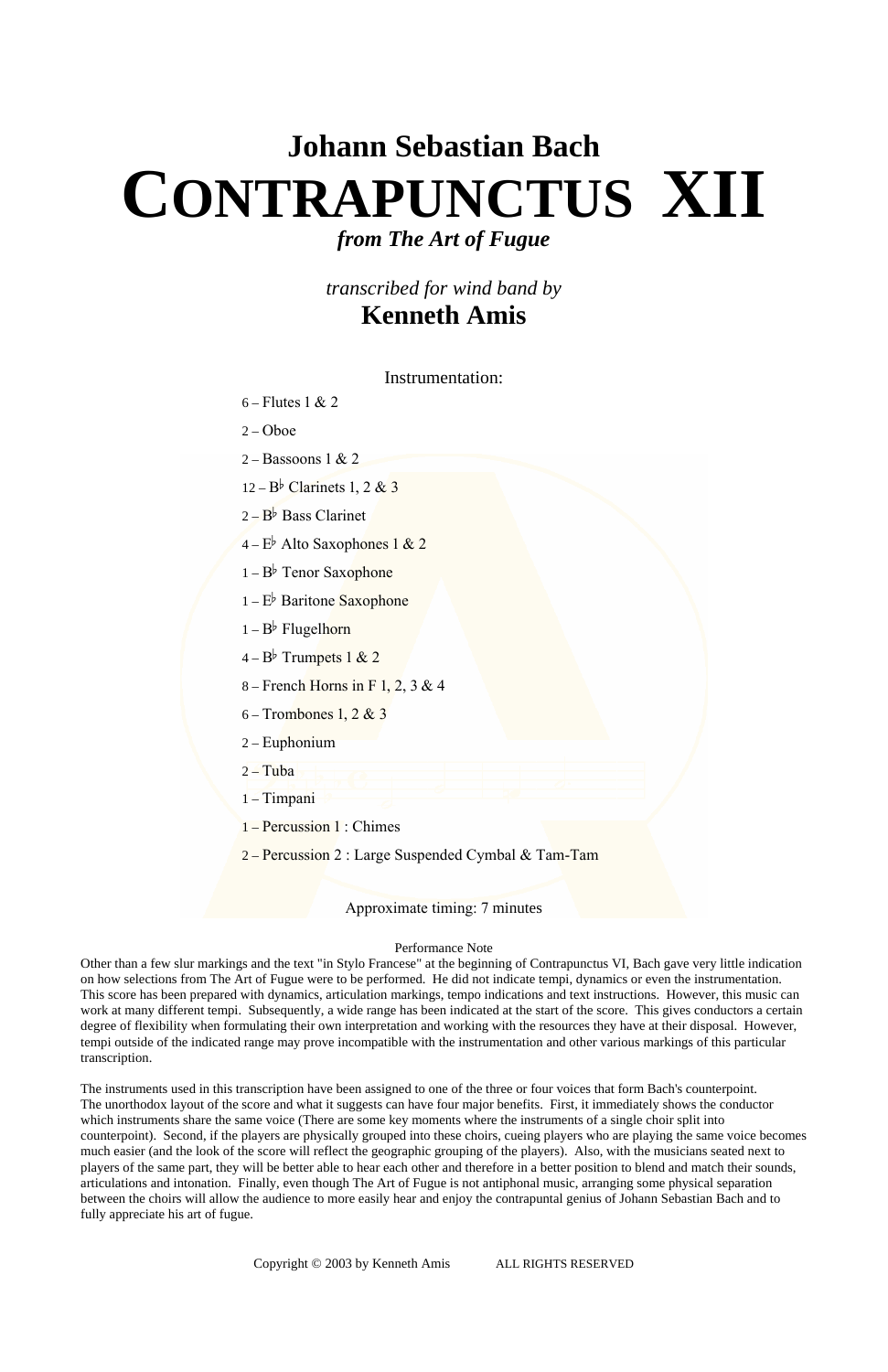## **Contrapunctus XII** from The Art of Fugue

**SCORE** 

Johann Sebastian Bach<br>*transcribed by Kenneth Amis* 



Copyright © 2004 by Kenneth Amis ALL RIGHTS RESERVED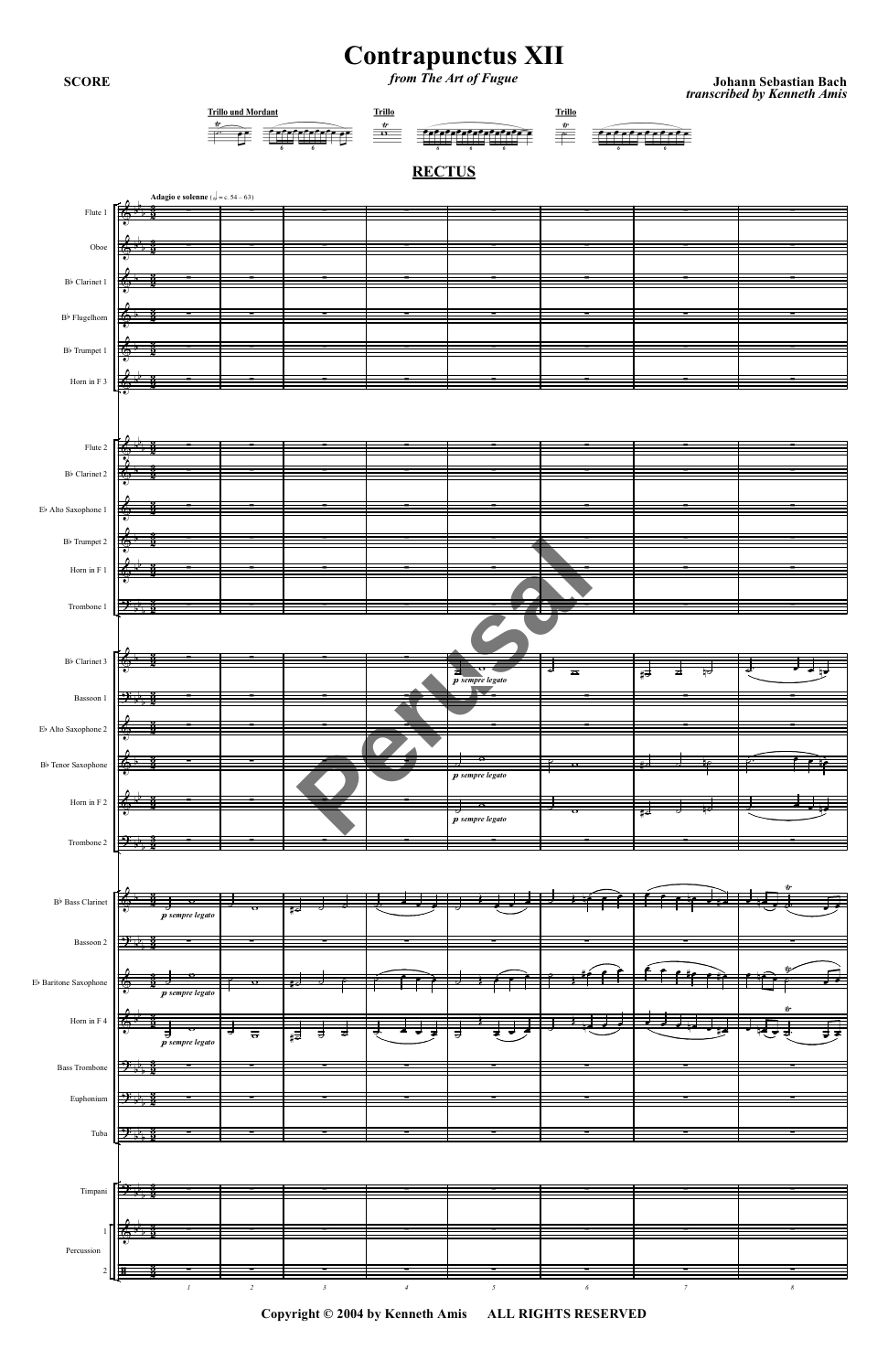$\begin{array}{c} \textbf{Contrapunctus XII}\\ \textit{from The Art of Fugue} \end{array}$ 

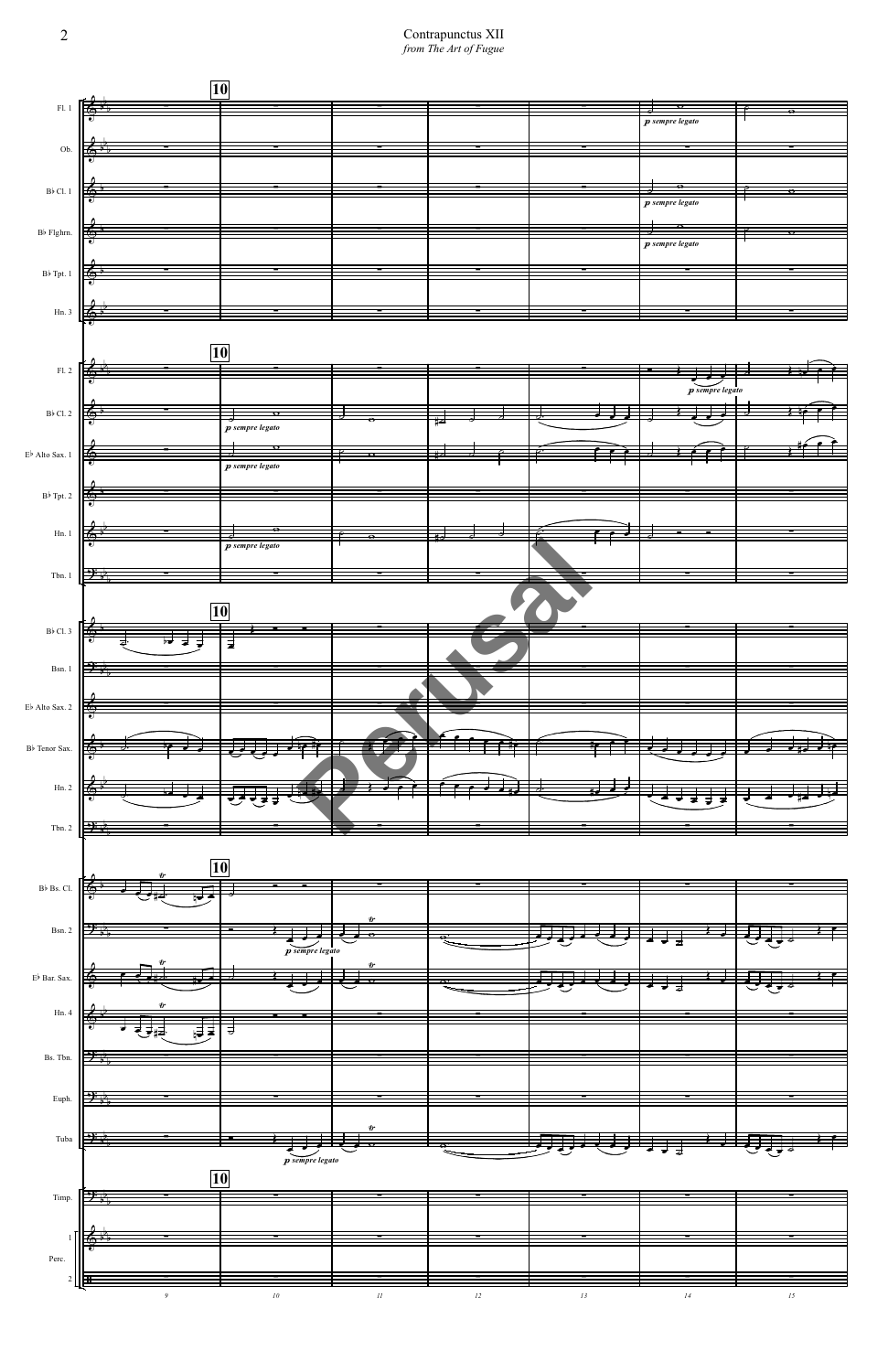Contrapunctus XII from The Art of Fugue